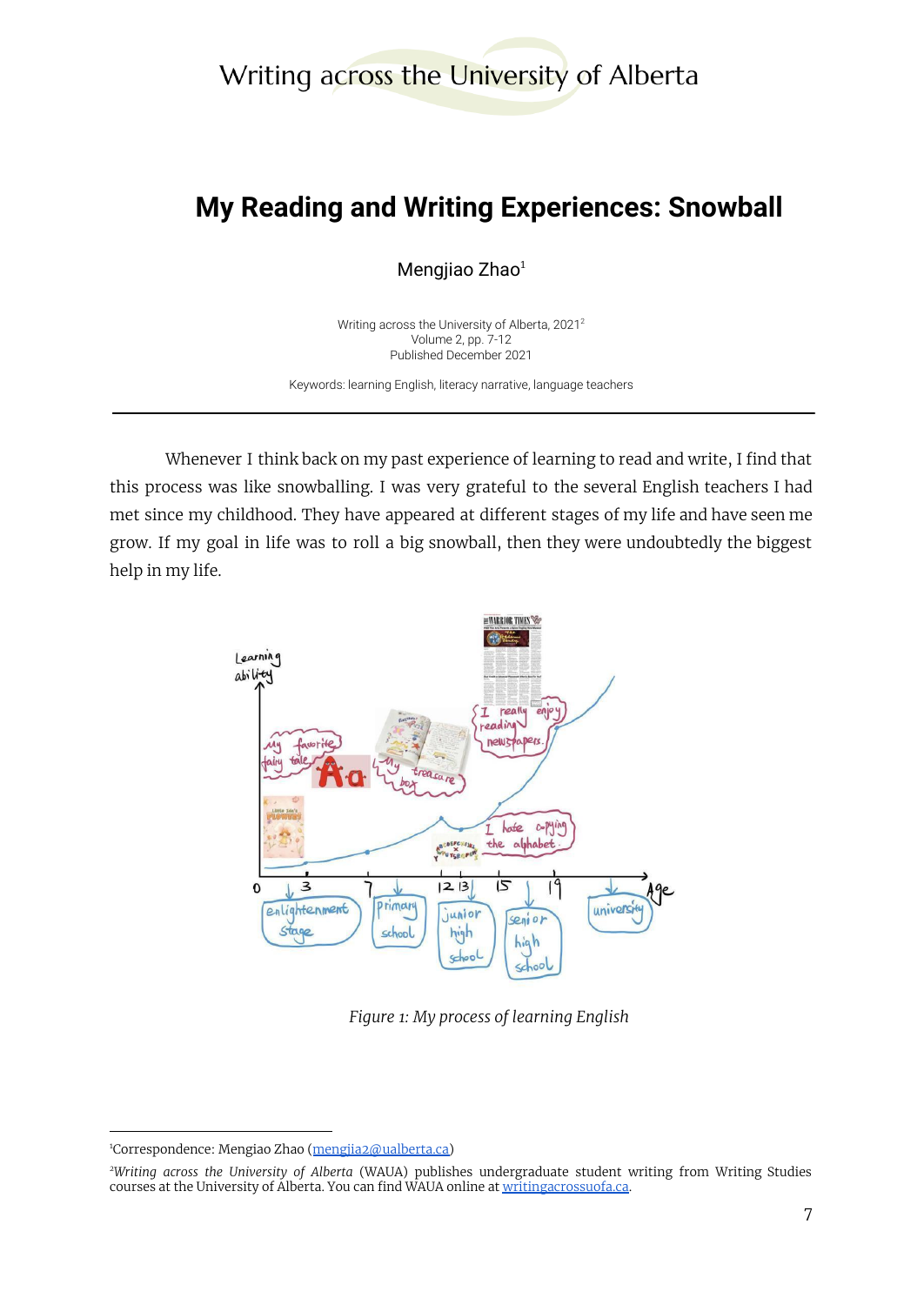#### Part 1: The First Snowball in My Life (Enlightenment)

You would never believe that I bought my first storybook at a children's hospital. When I was young, my mother often needed to take me to the hospital for vaccinations, but to calm my nerves, as I was so afraid of injections, my mother would reward me with a picture book every time I was vaccinated. There was a glass window in the lobby on the first floor of the hospital with all kinds of children's books in it. The first picture book with typeface in my life was Hans Christian Andersen's *Fairy Tales*. Since I didn't know how to read at that time, my mother would tell me stories when I was nervous, and the first story she read to me was "The Flowers of Little Ida." What impressed me most were the smiling faces of the flowers in the illustrations of the story. Many people might think these illustrations were childish, but for me, who was afraid of injections, the smiling faces of the flowers had given me great comfort at that time. This story remained number one on my list of favourite and most memorable stories to date.

I wanted to thank my mother. Because she read me those interesting storybooks, I discovered that writing could bring so much warmth to people. If the storybook was the snow all over the ground, my mother made me the first snowball in my life. At that moment, I saw the beauty of a snowball for the first time in my life. Then, a bold idea came into my mind  $-I$ want a bigger snowball.

### Part 2: Snowballing Slope (Primary School)

When I was in the third grade, I met Anna, who was my first English teacher. "Don't forget to keep an English diary!" Anna would remind me. It was one of my childhood nightmares, and I heard it almost every day before school. For me at the time, it was a very difficult task to write an English diary every day. At first, I was really worried about the diary's contents every day, because I didn't know what to write. I had to write down what I did every day, like a journal account, to finish my homework. I hated writing because the process of writing was boring. Even though I didn't like reading my diary, I thought it was a waste of my life to spend time writing these things. Therefore, I decided to talk to Anna with a little trepidation.

"Honey, you can write whatever you want. Why not broaden your mind?" Anna said to me softly.

Anna's words reminded me immediately. Why did I have to write about my daily life? I could write about anything if I wanted to.

After that, I began to think about the contents of my daily diary seriously. When I felt I had no idea what to do, I sat quietly and observed my surroundings. Sometimes on my way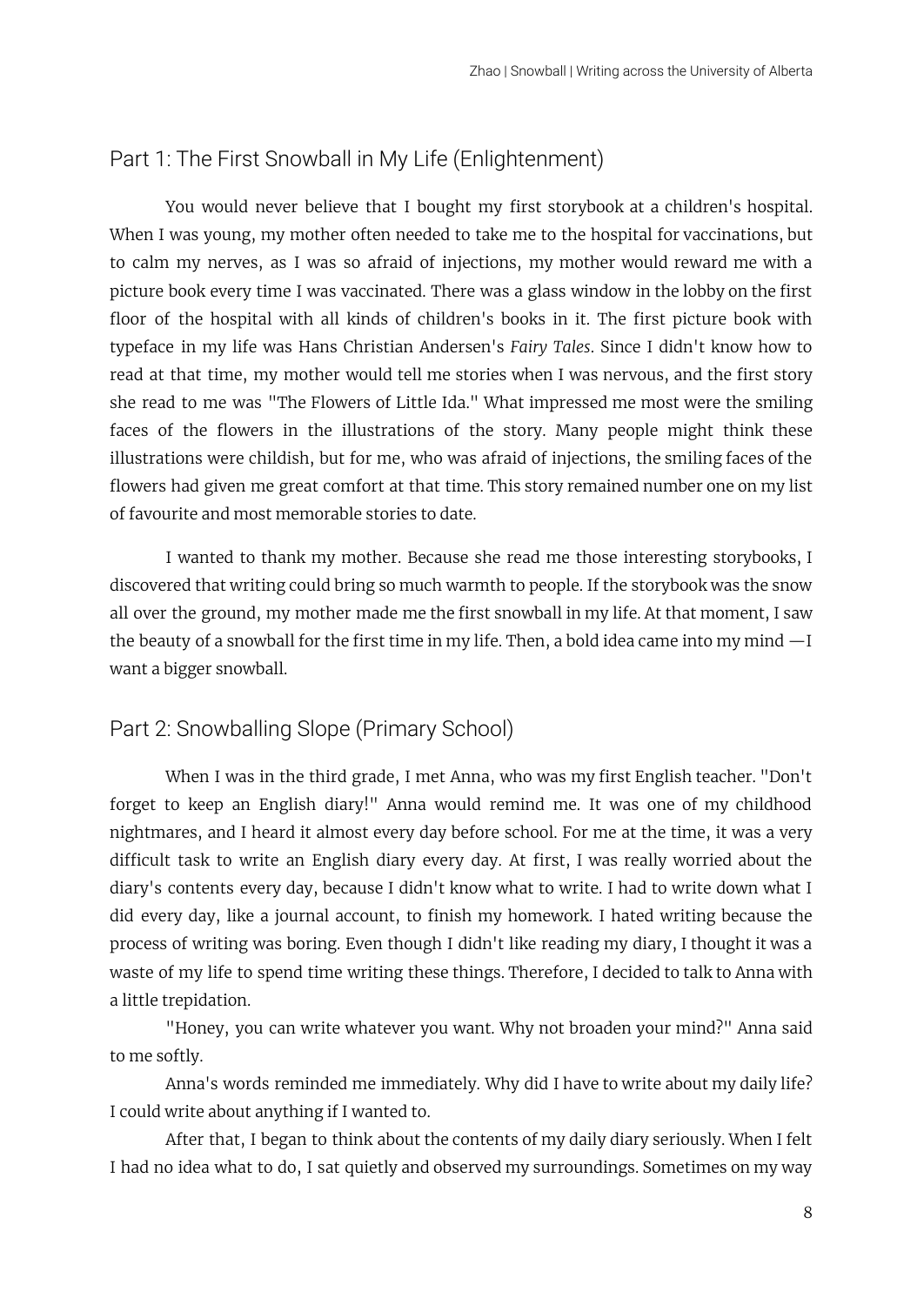home, I would watch the direction of the trees swaying in the wind, and sometimes I would squat under the trees and listen to the cuckoo.

"John, look at the way the cypress trees are swaying in the wind. Do you think they're welcoming us home for the weekend?" I said to John.

"What did you say? I don't think so. They're just shaking," replied John. Whenever I shared how I felt about observing things around me with my friends, they thought my ideas were strange. I didn't know if I was too sensitive, but I enjoyed the feeling, and these seemingly ordinary things also gave me a lot of inspiration and material.

I would write these findings and feelings in my English diary, and then I found that Anna would write her feelings at the bottom of my diary every time. But, most importantly, she would also draw me a smiley face every time. I liked this smiling face very much because it gave me more encouragement and confidence. After that, I gradually fell in love with writing.

Of course, I sometimes used diary writing to vent my emotions (because only I could see it). Over time, diary writing became a habit of mine, and the diary was like my treasure box, full of my various growing-up experiences. When I was in fourth grade, Anna became an English teacher in another class.

Since I was a very sensitive person by nature, most of the time, my classmates and friends couldn't understand my ideas, so that as time passed, I began to doubt whether I was born different from others. This idea had troubled me for many years. Finally, however, I accidentally learned some of journalist Donald Murray's (2005) writing habits through my university writing course, and I found that the habits of awareness he mentioned were consistent with my observation habits. At that moment, I felt so excited because I finally met someone who had the same habits as me. After that, I began to apply this writing habit more in my writing process.

I guess diary writing was my earliest exposure to free writing. I liked this free way of writing very much. Now I still could open my diary from time to time. I often thought the ideas in my diary were childish, and there were many misspelled words and bad grammar. I didn't think anyone other than me could understand my diary content. However, the content of the diary was my best memory.

Keeping a diary stimulated my interest in writing, and it also allowed me to understand myself better. I was grateful to Anna because she helped me find a long slope filled with thick snow, making my snowballs roll up naturally.

### Part 3: Why Was My Snowball Getting Smaller? (Junior High School)

At this stage, I met Hathaway, a woman in her fifties, who was my worst English teacher by far. She was my English teacher for a whole year when I was in the first grade of junior high school. During that year, our daily homework was copying the alphabet. In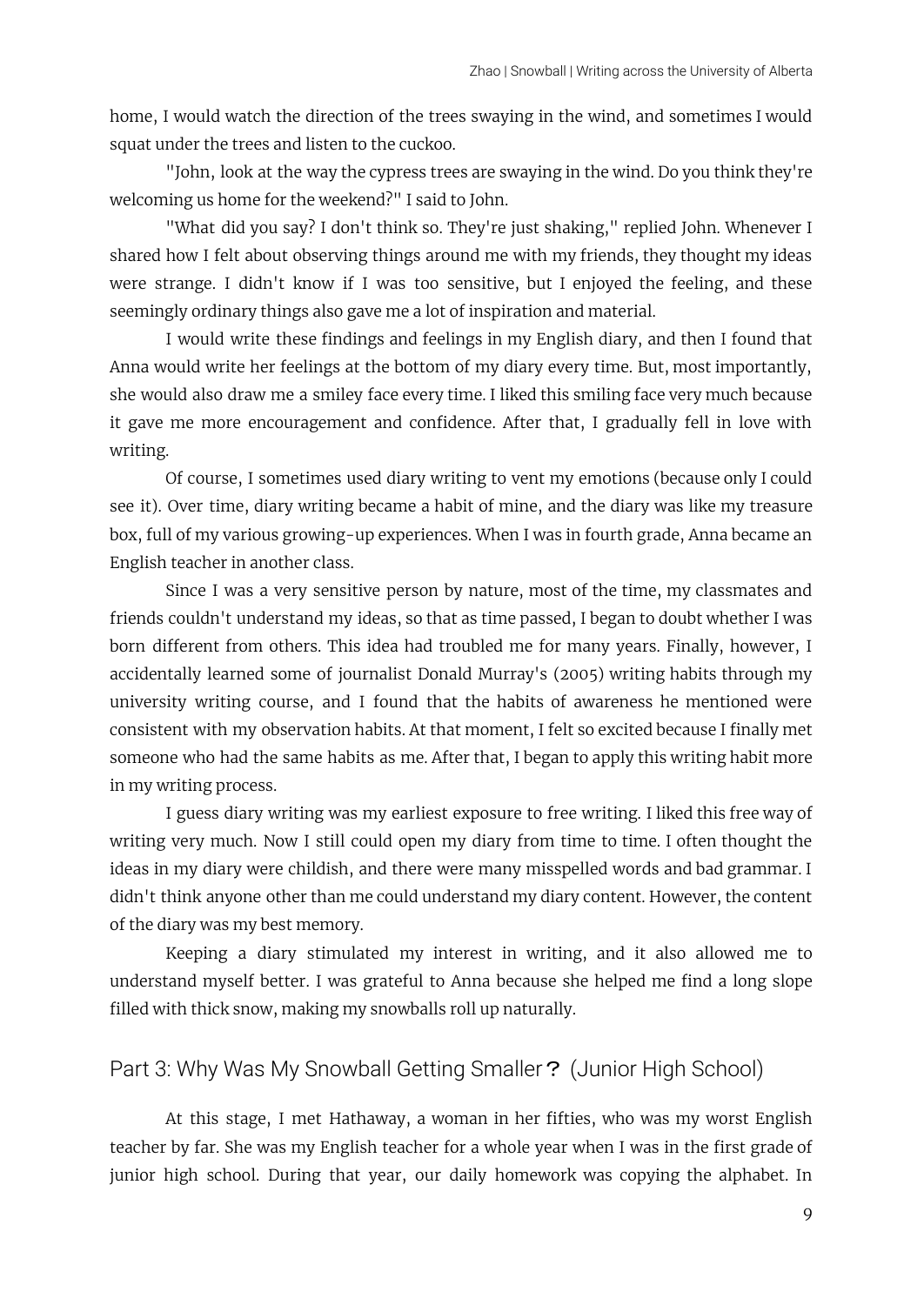Hathaway's class, you could easily find that most of the students were doing other things besides learning English because her class was boring, and she seldom taught us some substantive content. Therefore, in that year, my reading and writing abilities had no improvement. On the contrary, I thought my English ability also regressed a lot (because I forgot many words and writing methods that I had learned before). Fortunately, I transferred to my high school in the second year.

If knowledge was the snow all over the ground, then I thought the snowfield that Hathaway provided me was unsuitable for me (there was too little snow). Although my snowball was smaller than before, I was still very grateful to Hathaway because she taught me the importance of a good snowfield for snowballing.

#### Part 4: How Did My Snowball Get Bigger? (High School)

"Do you have any better ideas for this problem?" My classmate asked me. If you went to high school with me, you would hear it at least ten times a day in my English class.

When I was in high school, I met Serena, who was an excellent English teacher. Every day, she would let us read English newspapers and some biographies of people and make comments on the books. To be honest, in the beginning, I was very uncomfortable with the learning method of reading while annotating. Still, after a long period of practice, my reading ability had improved a lot. Reading English newspapers allowed me to learn a lot of new words, while comments deepened my understanding of the article's content. Moreover, whenever I turned to my previous reading notes, I would immediately remember my thoughts and feelings at the time. Therefore, this was a very good way to learn English.

In her English class, I always needed to keep up my spirits. I felt her class was like a marathon; although you would feel exhausted at the end, you would get a sense of achievement. Serena divided us into different groups, and we always had a heated discussion about the exercises in the English newspaper.

"Okay, which group is going to talk about this?" Serena said to us. When Serena gave us a chance to answer questions, we would scramble to raise our hands because, at the end of each semester, she would reward the group that had done well in class (students who performed well could get rid of writing summer homework). However, I always thought I was holding my team back because my English score was very poor at the beginning, and I was always at the bottom of the class. Therefore, I felt that I couldn't keep up with the pace of our group during this time. As a result, I had low self-esteem, and I never dared to speak up in class.

Serena seemed to feel what was going on inside me, so she called me into her office every day to help me with my lessons. When she was busy, she would ask another boy in our class who was very good at English to help me. Then, she would ask me to do a lot of exercises for each knowledge point. After a lot of practice, my basic skills had become quite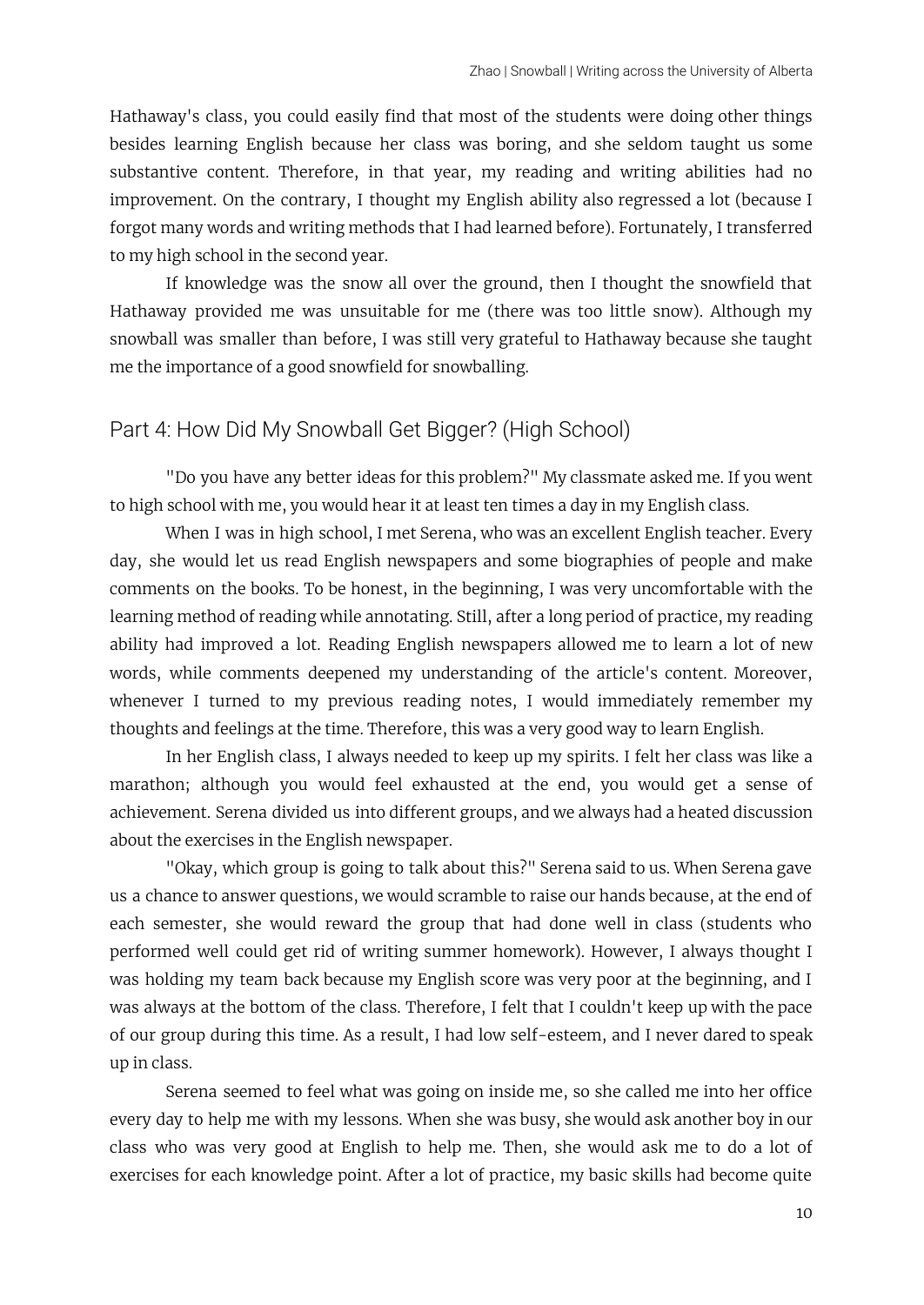solid. Half a year later, I was among the top 15 students in my class out of a total of 70. I was thrilled and grateful to Serena for helping me, and I became more confident than before. I began to like this way of competition. Although I was under a lot of pressure during that time (sometimes it even took my breath away), the pressure made me become a better person. Moreover, I still worked very hard to learn English because I set a higher goal for myself, inspiring me to constantly improve my English ability.

Serena gave me a lot of useful writing advice, but I didn't get used to making an outline before writing. However, in learning to write, when I read an article about freewriting written by the American writing studies scholar Peter Elbow (1973), I learned that he had the same views as I do. He said that if we had an outline before we write, it would limit our ability to generate new ideas. I quite agreed with him. So many of my best ideas came to me casually while I was writing, and I usually didn't know what to write if I outlined it before writing.

Serena also encouraged me to rewrite my essay a few years ago, but I didn't understand why. In most cases, I wouldn't rewrite it if it wasn't off-topic because I didn't think it made much sense to me. Not long ago, however, I had the opportunity to read Nancy Sommers' (1980) "Revision strategies of student writers and experienced adult writers," and some of the things she said in her article changed my view of rewriting. I realized that I hadn't figured out what I was trying to say most of the time. I just wrote, and what I wrote wasn't what the reader wanted to read. Sommers said we need to break out of my conventional thinking mode, think from a different perspective, and get used to the process of rewriting. Although this was very challenging for me, it made it more clear to me as to what I wanted to express.

I wanted to thank Serena for providing me with such a good snowfield and teaching me how to make my snowball roll faster. With her help, my snowball got bigger and bigger.

As I was learning reading and writing, I was fortunate to meet these several excellent teachers. Without their help, I couldn't find such a long slope and such a good snowfield. Now I have found a better snowfield (my university) and a longer slope, and my snowball was rolling fast there.